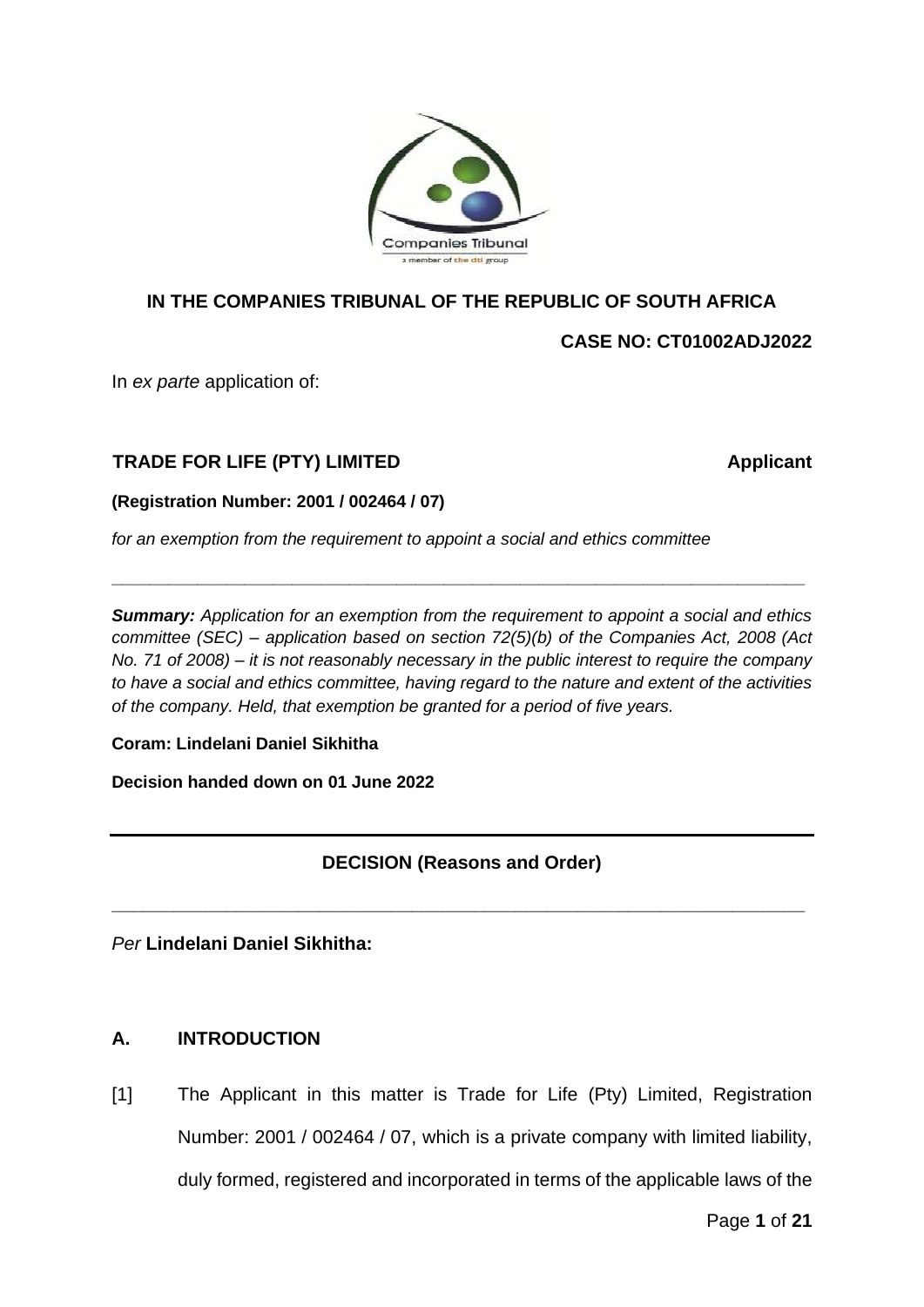Republic of South Africa. The Applicant has its registered address at Trident Park III, Second Floor, 1 Niblick Way, Somerset West, 7130.

- [2] This is an *ex parte* application for an exemption from the requirement to appoint a social and ethics committee ("SEC") in terms of section 72(5)(b) read with section 72(6) of the Companies Act, 2008 (Act No. 71 of 2008) ("the Act"). The application is supported by a Founding Affidavit deposed to by Eelco Cornelius De Vries ("De Vries") who is the sole director of the Applicant. De Vries's authority to lodge the current application and to sign the documents in relation thereto is recorded on the Resolution of the Board of the Applicant dated 12 April 2022.
- [3] I am satisfied that De Vries is duly authorised to sign all documents, forms and affidavits on behalf of the Applicant. He is also authorised to do all those things that are necessary to give effect to all the resolutions of the Board of Directors of the Applicant regarding the current application.

# **B. FACTUAL BACKGROUND RELEVANT TO THE CURRENT APPLICATION FOR AN EXEMPTION TO ESTABLISH AN SEC**

[4] The Applicant is bringing an application for exemption to form a SEC in terms of section 72(5)(b) of the Act. The relevant provisions of section 72(5) states the following:

> **"A company that falls within a category of companies that are required in terms of this section and the regulations to appoint a social and ethics committee may apply to the Tribunal in the prescribed manner and form for an exemption from that**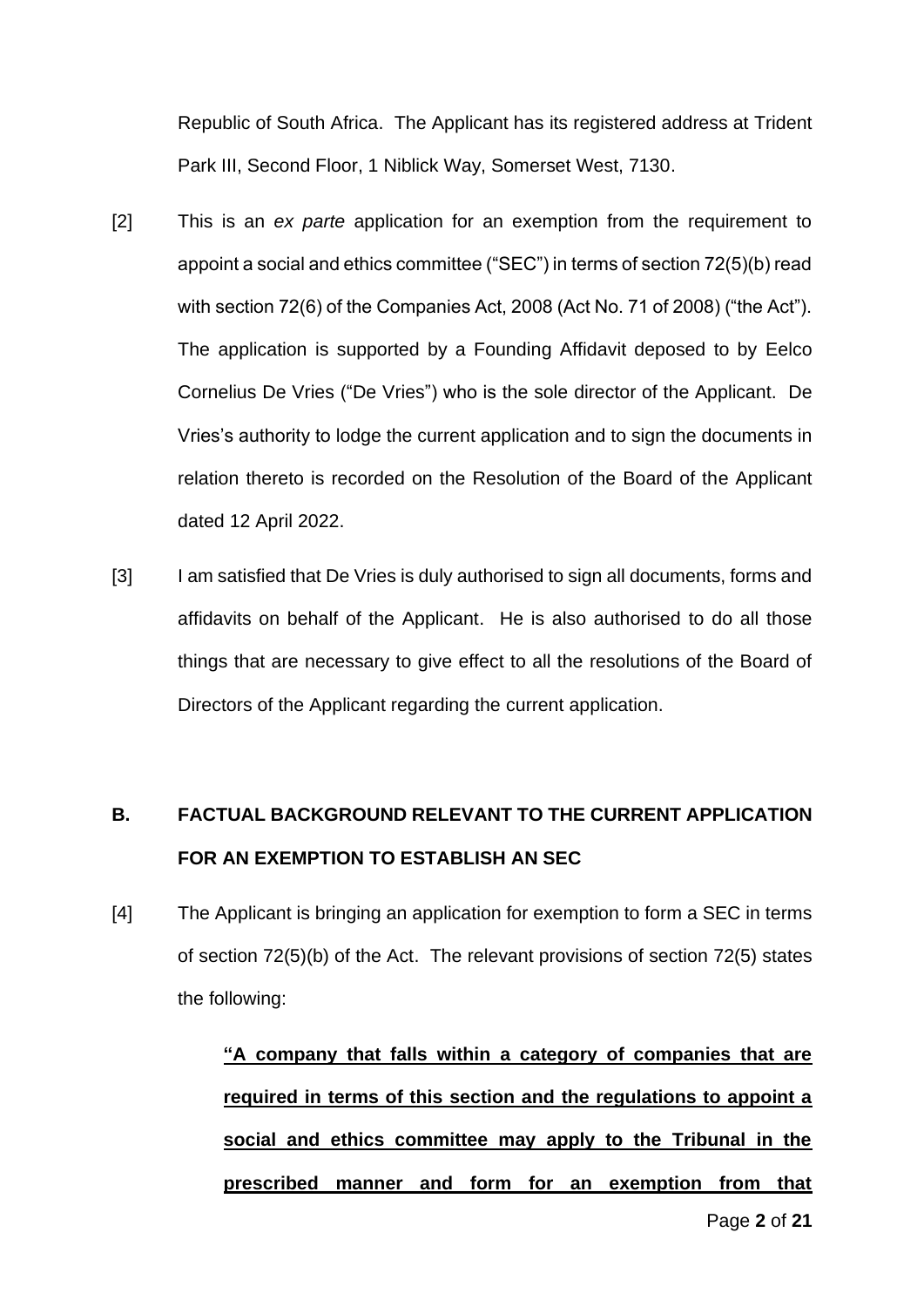**requirement, and the Tribunal may grant such an exemption if it is satisfied that –**

- **(a) the company is required in terms of other legislation to have, and does have, some form of formal mechanism within its structures that substantially performs the function that would otherwise be performed by the social and ethics committee in terms of this section and the regulations; or**
- **(b) it is not reasonably necessary in the public interest to require the company to have a social and ethics committee, having regard to the nature and extent of the activities of the company."** [Own emphasis added.]
- [5] In terms of section 72(6) of the Act, an exemption granted in terms of subsection (5) is valid for five years, or such shorter period as the Tribunal may determine at the time of granting the exemption, unless set aside by the Tribunal in terms of subsection (7).
- [6] The Applicant is basing its application on the following:
	- 6.1 Reasonable necessity;
	- 6.2 Public interest;
	- 6.3 Nature of the activities of the Applicant; and
	- 6.4 Extent of the activities of the Applicant.
- [7] The Applicant based its application for the requested exemption from the requirement to appoint a SEC on the following reasons: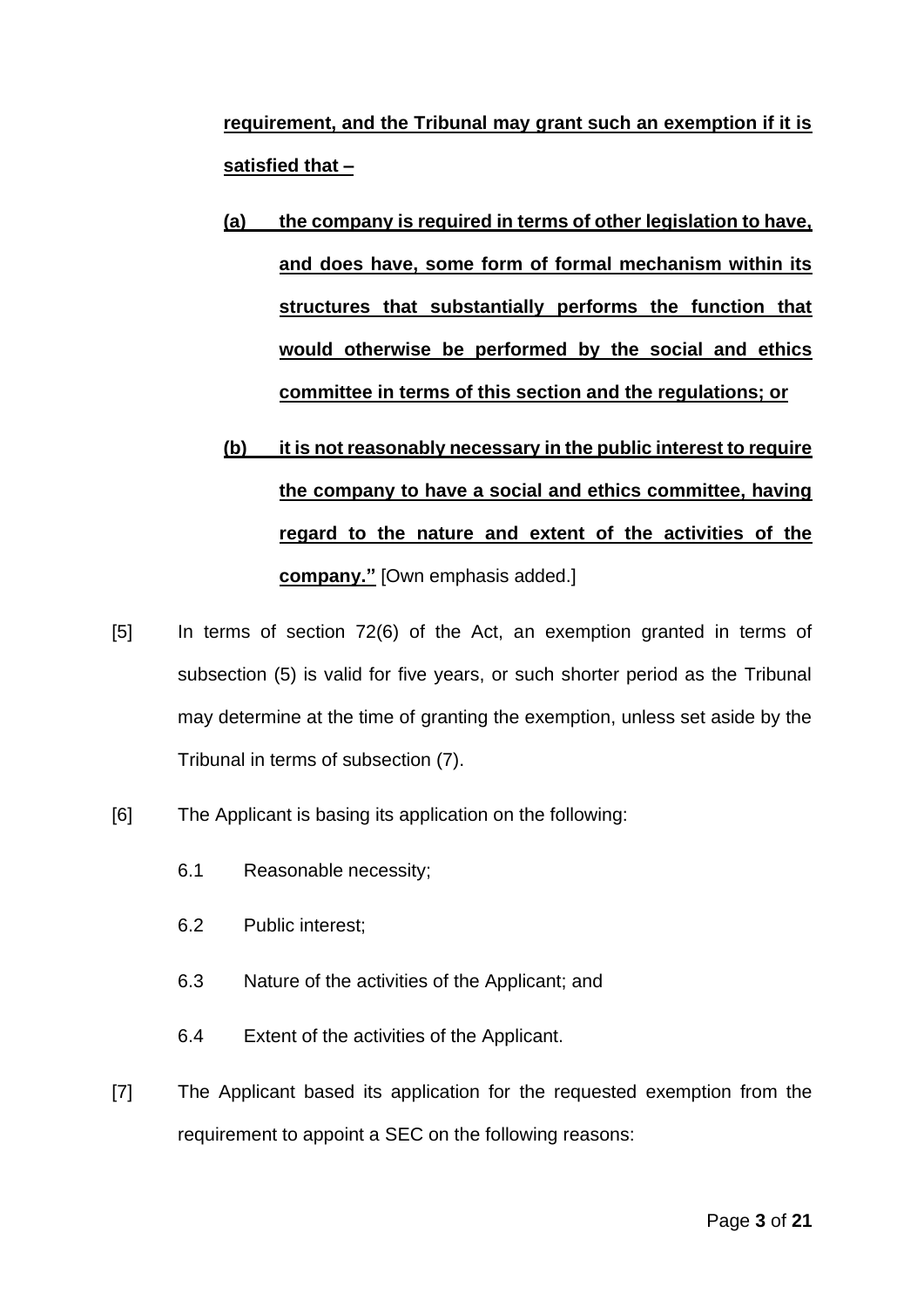- 7.1 The Applicant is a company that acts as a commodities broker for various products including poultry, fish, meat and fruit for its foreign customers. In other words, the Applicant acts as an intermediary between the South African market and foreign customers.
- 7.2 The Applicant become the legal owner of the commodities sourced from the suppliers before they are on-sold to the foreign customers. It follows therefore that the Applicant does not only act as an agent for which commission or fees are earned. The Applicant will only place an order in the South African market for such commodities upon receipt of such an order from its foreign customers.
- 7.3 Due to the large volumes and value of commodities that are sourced from the suppliers, the Applicant's turnover appears to be substantial when it is not in reality.
- 7.4 In terms of each of these transactions, the Applicant's average gross profit margin is approximately 6%, which is an accurate indication of the Applicant's business activities. The Applicant annexed copies of annual financial statements for three financial years to illustrate and support this allegation.
- 7.5 The Applicant does not have a large suppliers' network and its current supplier network ranges between 10 and 15 suppliers. There are agreements which are concluded between the Applicant and its suppliers. These agreements are regulated privately, and they do not fall within the scope of public interest at large.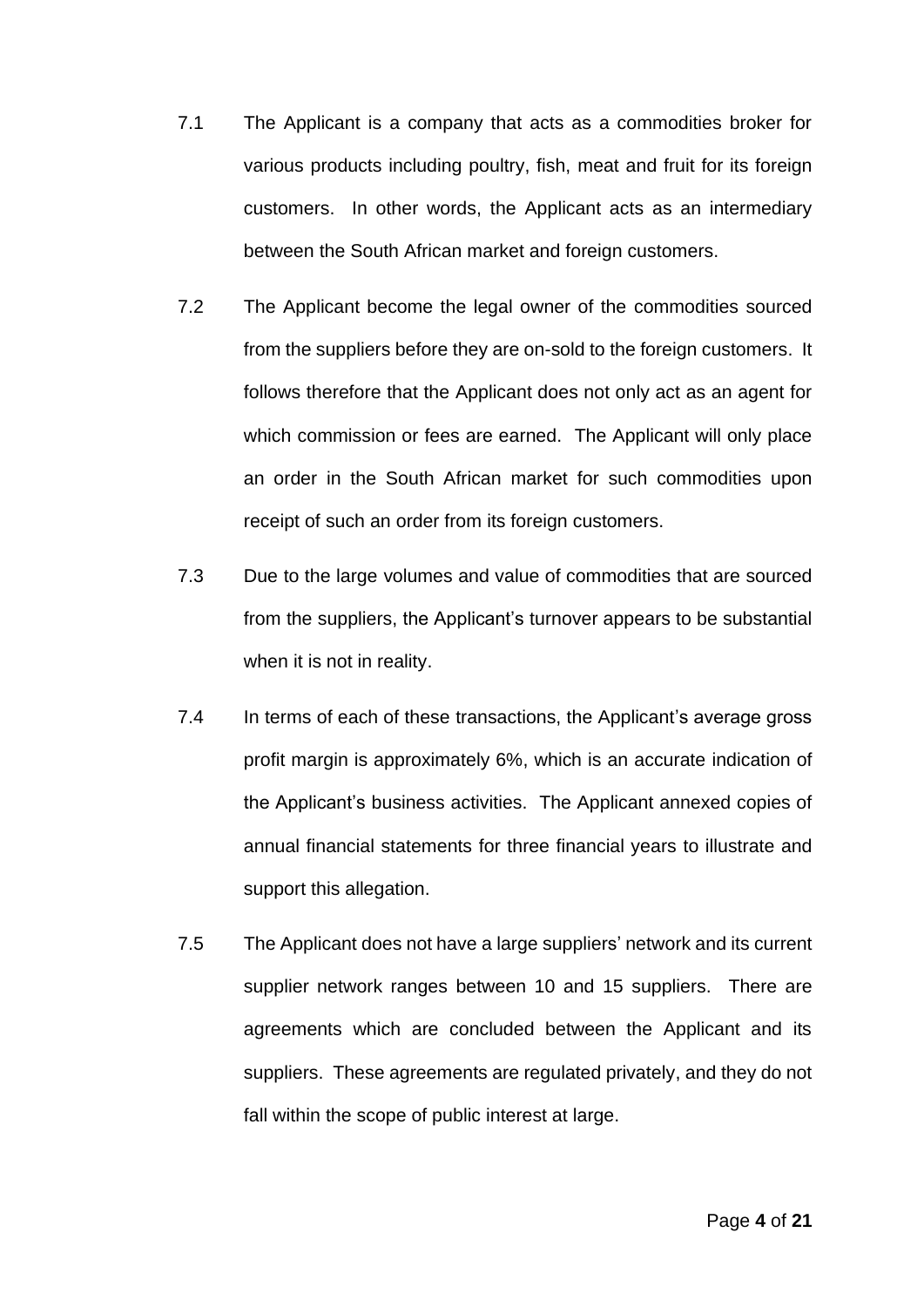- 7.6 The Applicant does not have a large physical assets network and the current assets owned by the Applicant are office furniture, equipment and vehicles.
- 7.7 The Applicant has seven employees who operate from a small office that is situated in Somerset West and they all perform senior functions.
- 7.8 The Applicant has only one director who is involved in the day-to-day business activities and management of the Applicant.
- 7.9 If the Applicant was to be required to establish a SEC, this will simply means that the Applicant must appoint either two non-executive directors or one executive director and one non-executive director. 1
- 7.10 The establishment of a SEC will result in the Applicant incurring costs that are associated with such appointments.
- 7.11 The Applicant submits that the appointment of two additional directors for the sole purpose of the composition of a SEC does not justify the cost burden to the Applicant.
- 7.12 According to the Applicant, there are no internal or external stakeholders are going to be prejudiced by the absence of a SEC within the Applicant's Board of Directors.
- [8] I will now proceed to consider the law that is applicable to the current application for an exemption for the Applicant to establish a SEC. This

<sup>1</sup> In terms of regulation 43(4) of the Regulations, a company's SEC must comprise not less than three (3) directors or prescribed officers of the company, at least one of whom must be a director who is not involved in the day-to-day management of the company's business, and must not have been not have been so involved within the previous three (3) financial years.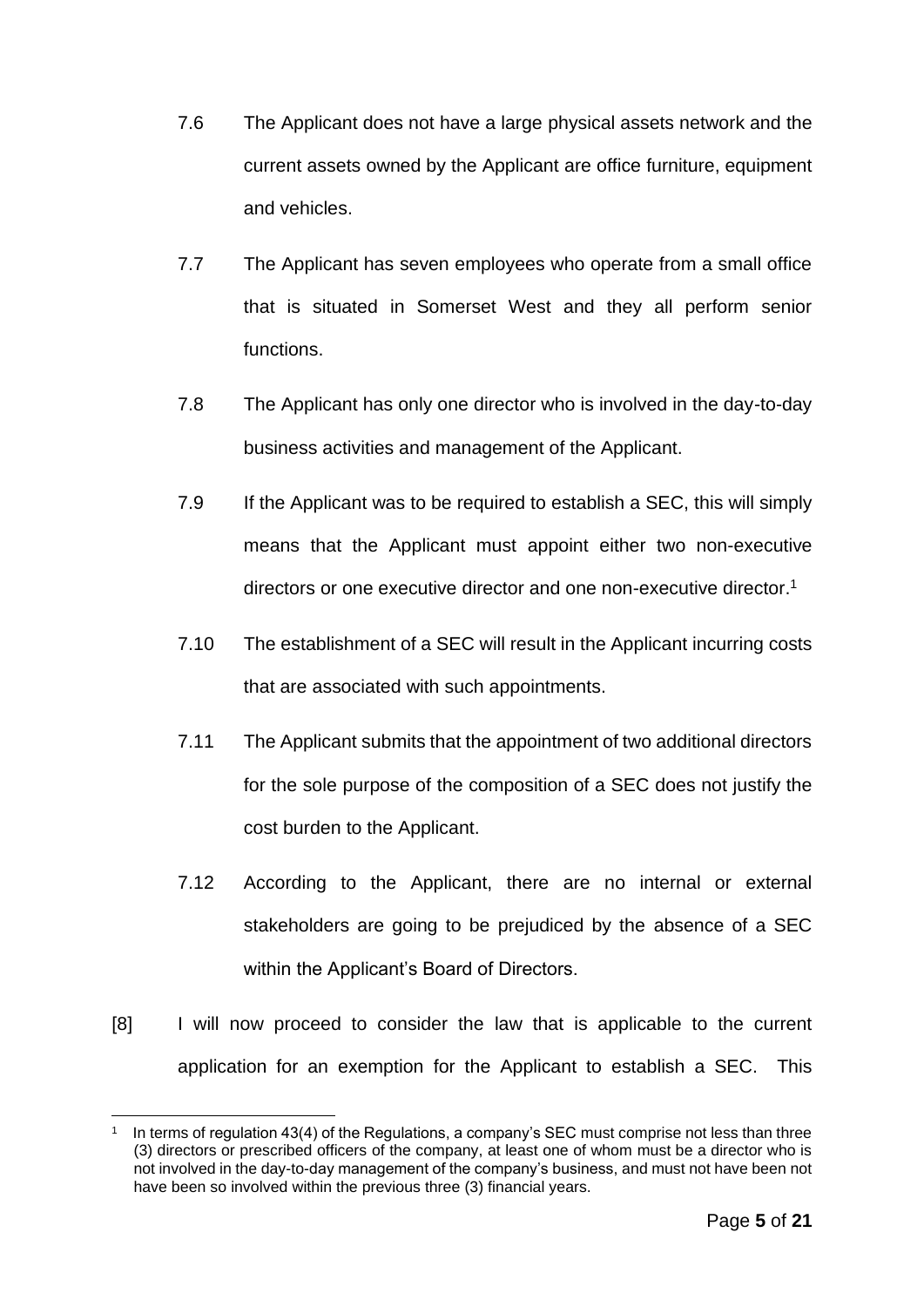exercise is crucial for me to do because it lays bare the tow issues. The first issue relates to whether the Companies Tribunal does have jurisdiction to deal with the current application for an exemption for the Applicant to establish a SEC. The second issue relates to whether the Applicant had managed to adduce the necessary evidence to satisfy the requirements to enable the Companies Tribunal to grant it the exemption that is sought.

#### **C. APPLICABLE LAW IN RELATION TO EXEMPTIONS**

- [9] Section 72(4) empowers the Minister of Trade and Industry ("the Minister") to prescribe, by way of Regulations, those companies which shall be required to appoint a SEC. The Minister did indeed make the Regulations in terms of section 223 of the Act and they are referred to as Companies Regulations, 2011 ("the Regulations").
- [10] Regulation 43(1) of the Regulations expressly states that it applies to every state-owned company, every listed public company, and any other company that has, in any two of the previous five years, scored above 500 points in terms of regulation 26(2) of the Regulations, or would have so scored if the Act had been in effect at that time.
- [11] In paragraphs 6.1 and 6.2 of De Vries's Founding Affidavit, the public interest score ("PIS") of the Applicant for the past three financial years are listed as follows:
	- 11.1 For the financial year ended February 2019, the Applicant's PIS was 597;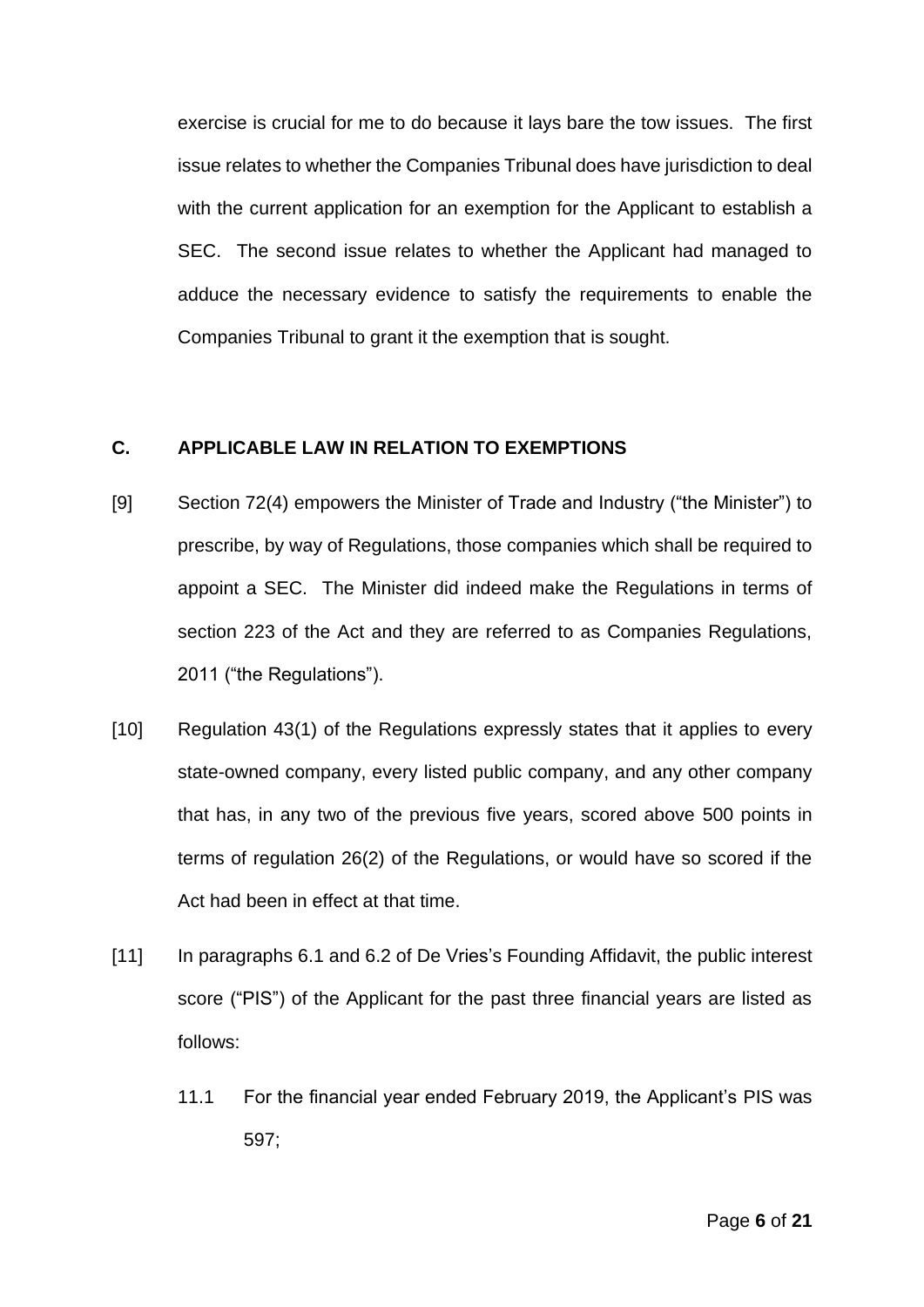- 11.2 For the financial year ended February 2020, the Applicant's PIS was 643; and
- 11.3 For the financial year ended February 2021, the Applicant's PIS was 428.
- [12] The Applicant has therefore scored, in two of the previous five financial years (being 2019 and 2020), above 500 points and regulation 43(1) of the Regulations will apply to the Applicant. In terms of regulation 43(2) of the Regulations a company to which regulation 43 applies must appoint a SEC unless if the company in question:
	- 12.1 **is a subsidiary of another company that already has a SEC, and a SEC of that other company will perform the functions required by regulation 43 of the Regulations on behalf of that subsidiary company; or**
	- 12.2 **has been exempted by the Companies Tribunal in accordance with section 72 (5) and (6) of the Act.** [Own emphasis added.]
- [13] In terms of section 72(5) a company that falls within a category of companies that are required in terms of section 72(4) and regulation 43 to appoint a SEC may apply to the Companies Tribunal in the prescribed manner and form for an exemption from that requirement, and the Companies Tribunal may grant such an exemption if it is satisfied that:
	- 13.1 **the company in question is required in terms of other legislation to have, and does have, some form of formal mechanism within its structures that substantially performs the function that would**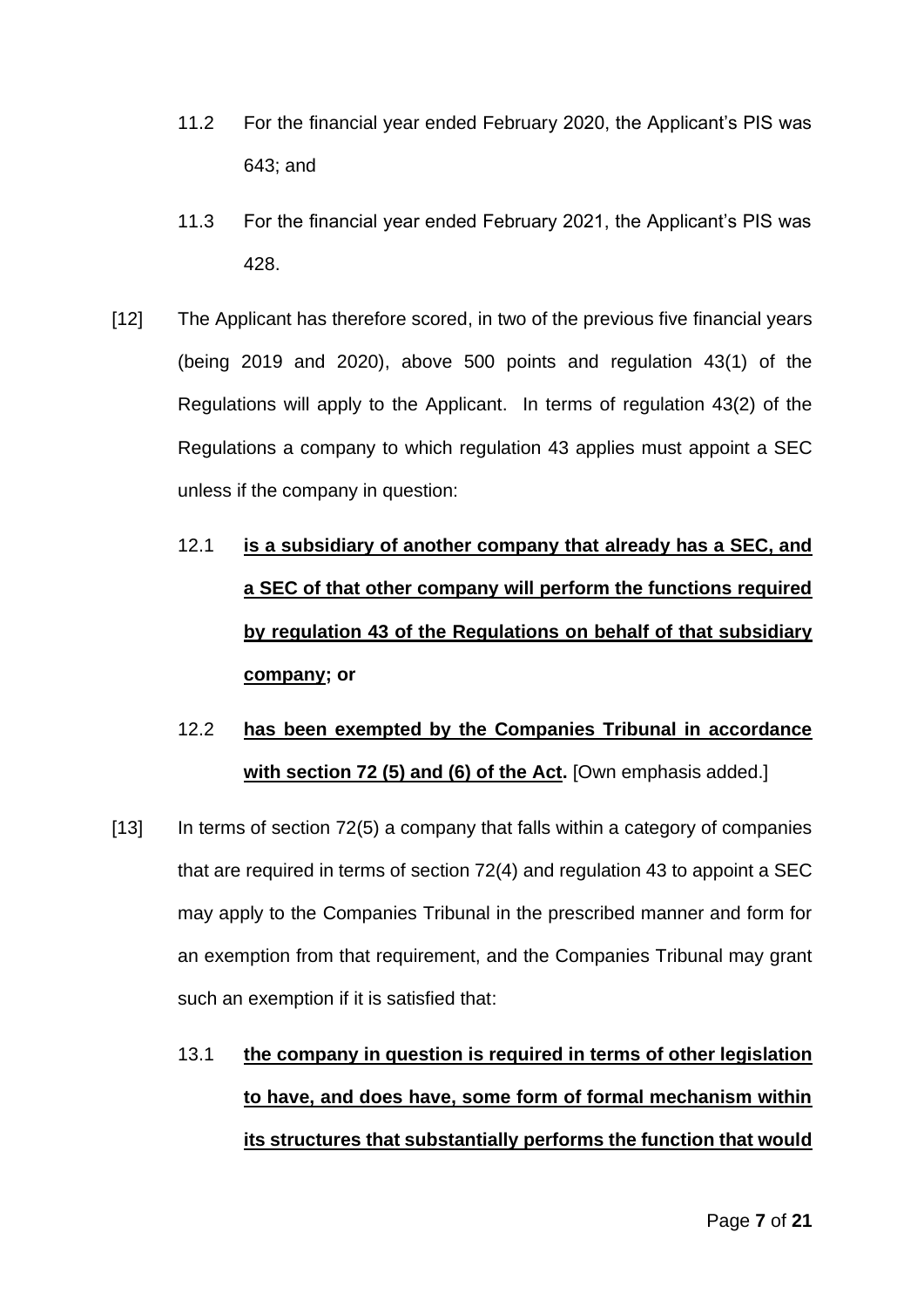# **otherwise be performed by the SEC in terms of section 72 and regulation 43 of the Regulations<sup>2</sup> ; or**

- 13.2 **it is not reasonably necessary in the public interest to require the company to have the SEC, having regard to the nature and extent of the activities of the company<sup>3</sup> .** [Own emphasis added.]
- [14] Based on what is outlined above, section 72(5)(a) of the Act provides that an exemption from the requirement to appoint the SEC may be granted by the Companies Tribunal on the basis that the company (the applicant) in question is required in terms of other legislation to have, and does have, some form of formal mechanism within its structures that substantially performs the function that would otherwise be performed by the SEC in terms of section 72 and the applicable provisions of the Regulations.
- [15] Section 72(5)(b) of the Act provides that an exemption from the requirement to appoint a SEC may be granted by the Companies Tribunal on the basis that it is not reasonably necessary in the public interest to require such a company to appoint the SEC having regard to the nature and extent of the activities of the company in question. The Applicant is applying for an exemption to establish a SEC in terms of section 72(5)(b) of the Act for reasons that are fully outlined in paragraph 7 above.
- [16] In terms of paragraph 7 of De Vries Founding Affidavit, the current application for exemption from the requirement to appoint the SEC is being made in terms of section 72(5)(b) of the Act.

 $2$  Refer to section 72(5)(a) of the Act.

<sup>&</sup>lt;sup>3</sup> Refer to section  $72(5)(b)$  of the Act.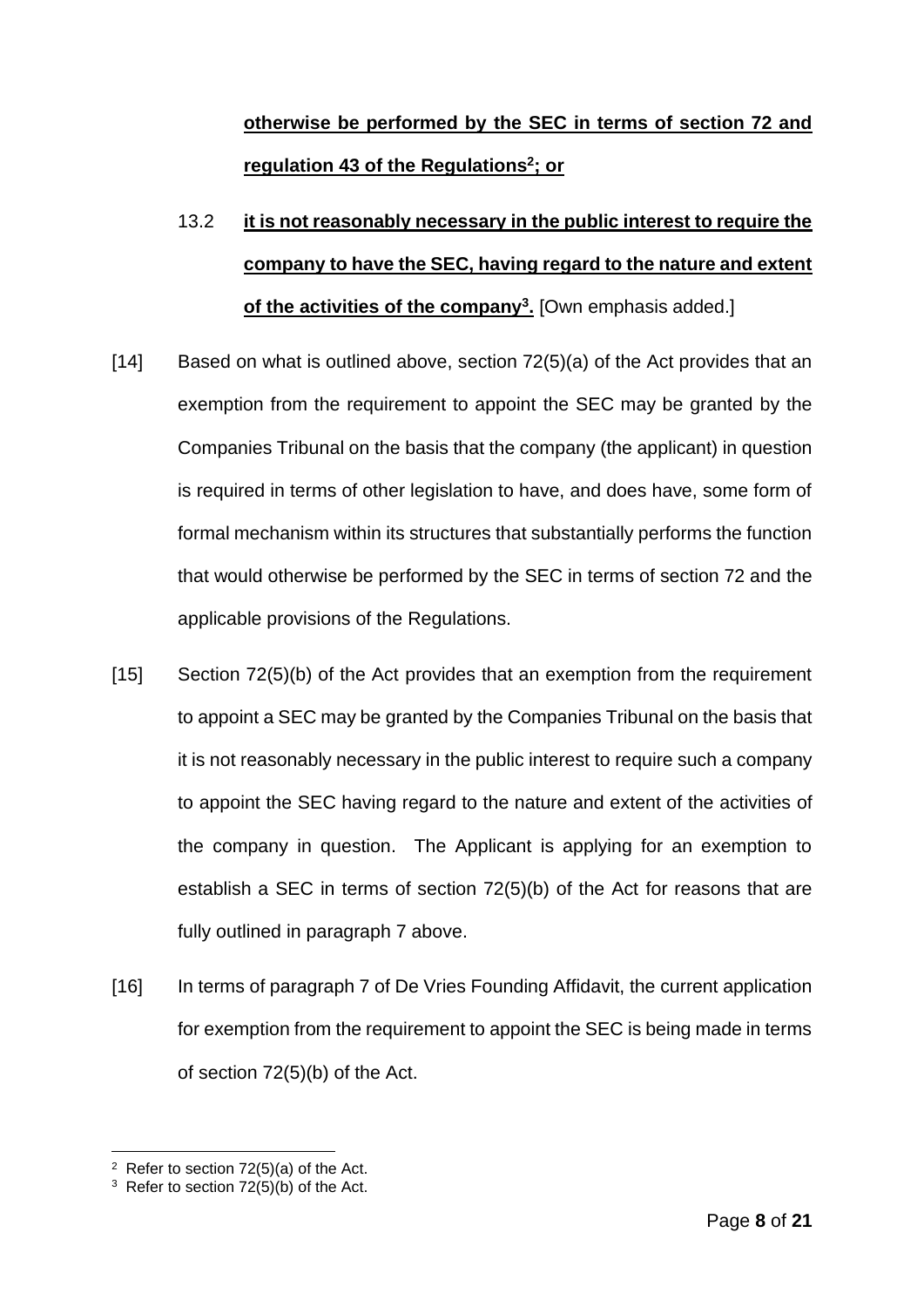- [17] In terms of regulation 142(1) of the Regulations, a person may apply to the Companies Tribunal for an order in respect of any matter contemplated by the Act, or the Regulations by completing and filing with the Companies Tribunal's recording officer:
	- 17.1 an Application in Form CTR 142; and
	- 17.2 a supporting affidavit setting out the facts on which the application is based.
- [18] In the current application, the Applicant is seeking an exemption from appointing the SEC on the basis that it is not reasonably necessary in the public interest as contemplated in section 72(5)(b) of the Act to require the Applicant to appoint the SEC, having regard to the nature and extent of its activities, particularly in relation to the functions of the SEC as set out in regulation 43(5).
- [19] Form CTR 142 was duly signed on behalf of the Applicant by De Vries, who is the sole director of the Applicant. In addition, the application is supported by a Founding Affidavit deposed to by De Vries. It is clear from the documents placed before me that De Vries had been duly authorized to depose the Founding Affidavit and to launch the current application.
- [20] I am therefore satisfied that the current application complies with the requirements set out in Regulation 142(1) of the Regulations and it is therefore properly brought before the Companies Tribunal. I will now proceed to evaluate the merits of the application.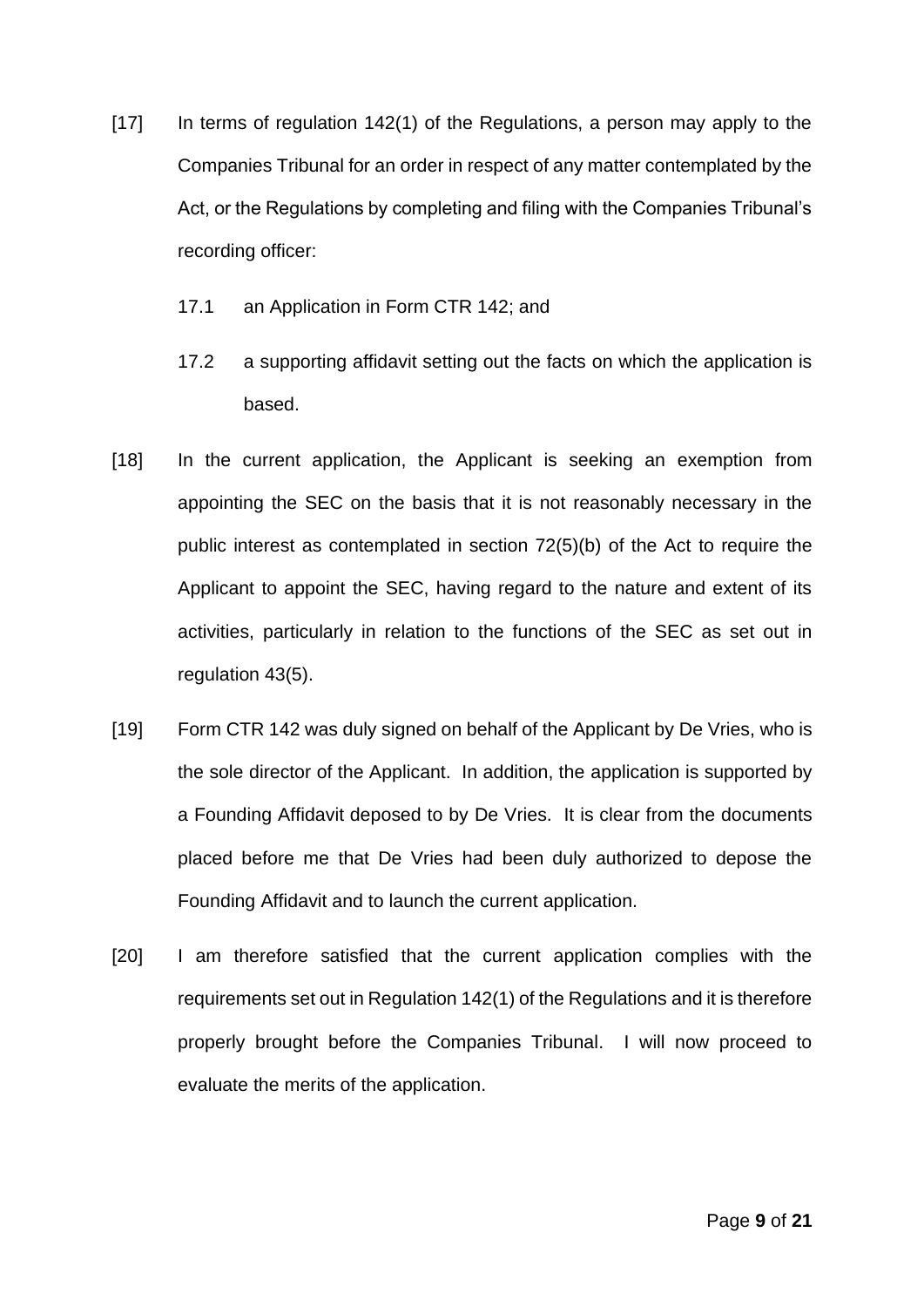#### **D. EVALUATION OF THE CURRENT APPLICATION FOR EXEMPTION**

- [21] The Applicant is a South African registered company and the day-to-day business activities and affairs of the Applicant are managed by its sole director.
- [22] I gathered from the papers placed the Companies Tribunal that the current application is based on the premise that it is not reasonably necessary in the public interest to require the Applicant to establish a SEC having regard to the nature and extent of the activities of the Applicant. In my evaluation of the current application, I am expected to deal with issues related to the following:
	- 22.1 reasonable necessity;
	- 22.2 public interest;
	- 22.3 nature of the activities of the Applicant; and
	- 22.4 extent of the activities of the Applicant.
- [23] In my view, the evaluation of the issues listed above is important for purposes of my determination of the bigger question of whether the Applicant should be granted an exemption from the requirement of establishing the SEC. In undertaking such kind of evaluation, I will rely on the information provided by the Applicant in its papers and more specifically the allegations contained in De Vries' Founding Affidavit.
- [24] I have already outlined the reasons for bringing the current application for an exemption to establish a SEC in paragraph 7 above. I will therefore not repeat them again here.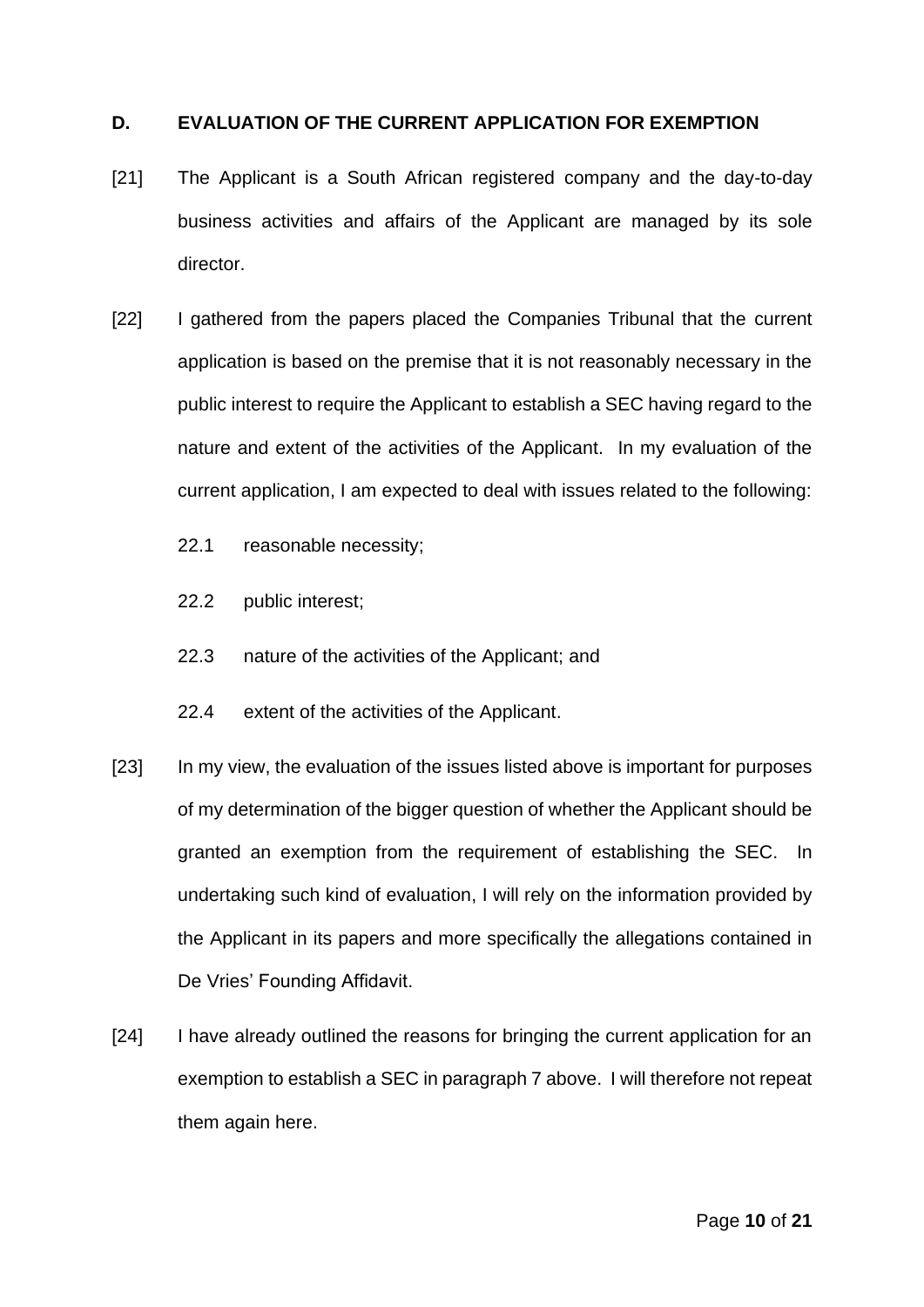- [25] In terms of regulation 43(5) of the Regulations, the SEC of a company should be appointed for purposes of serving functions which can be grouped into three categories:
	- 25.1 To monitor the company's activities, having regard to any relevant legislation, other legal requirements or prevailing codes of best practice with regard to matters relating to:-
		- 25.1.1 Social and economic development, including the company's standing in terms of the goals and purposes of: -
			- 25.1.1.1 The 10 principles set out in the United Nations Global Company Principles;
			- 25.1.1.2 The OECD recommendations regarding corruption (refer to the Organisation for Economic Cooperation and Development (OECD) website for further details (www.oecd. org));
			- 25.1.1.3 The Employment Equity Act, No 55 of 1998; and
			- 25.1.1.4 The Broad-Based Black Economic Empowerment Act, No 53 of 2003;
		- 25.1.2 Good corporate citizenship, including the company's:-
			- 25.1.2.1 Promotion of equality, prevention of unfair discrimination and measures to address corruption;
			- 25.1.2.2 Contribution to development of the communities in which its activities are predominantly conducted or

Page **11** of **21**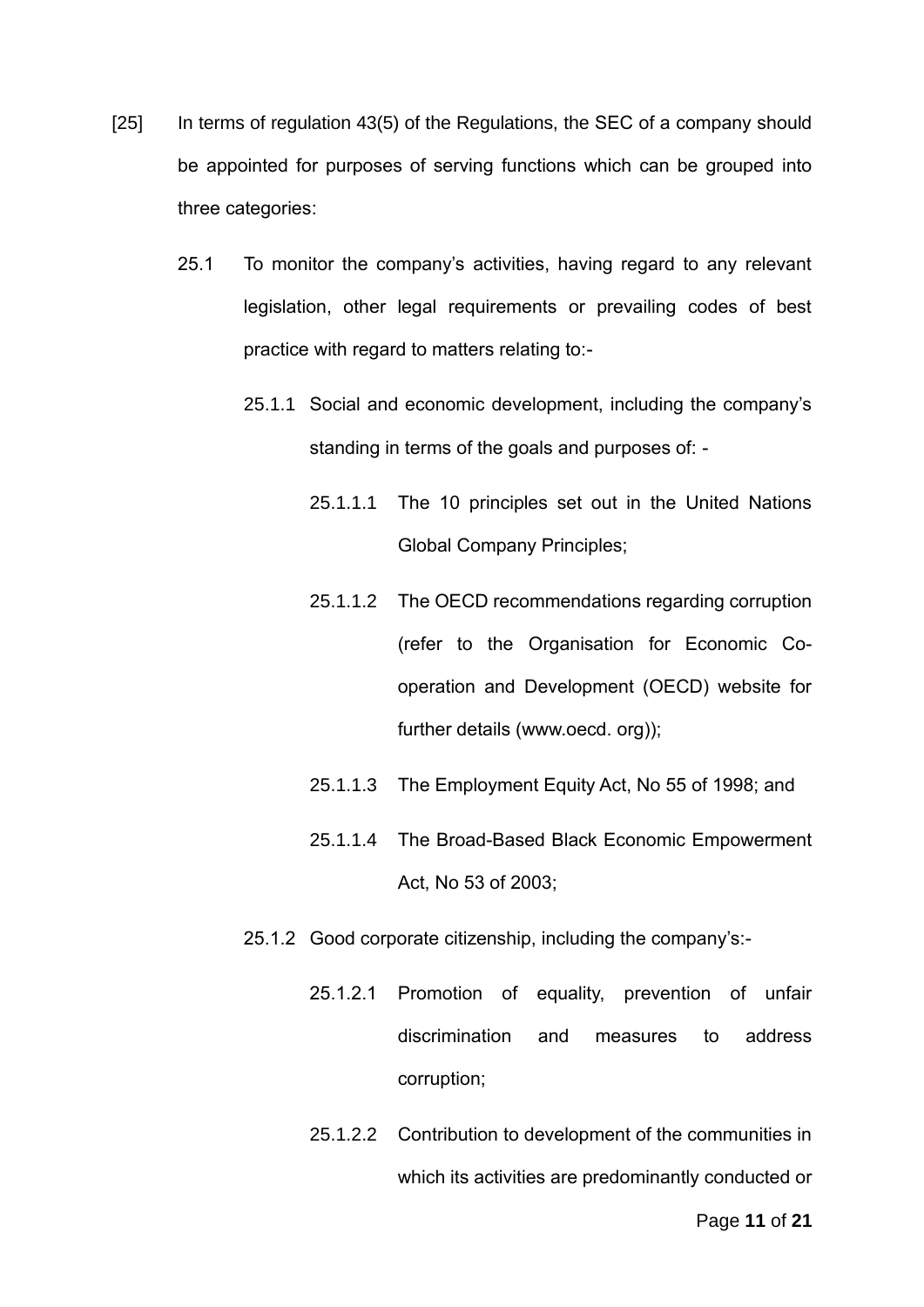within which its products or services are predominantly marketed; and

- 25.1.2.3 Record of sponsorship, donations and charitable giving;
- 25.1.3 The environment, health and public safety, including the impact of the company's activities and of its products or services;
- 25.1.4 Consumer relationships, including the company's policies and record relating to advertising, public relations and compliance with consumer protection laws; and
- 25.1.5 Labour and employment, including:-
	- 25.1.5.1 The company's standing in terms of the International Labour Organization Protocol on decent work and working conditions; and
	- 25.1.5.2 The company's employment relationships, and its contribution toward the educational development of its employees;
- 25.2 To draw matters within its mandate to the attention of the Board as occasion requires; and
- 25.3 To report, through one of its members, to the shareholders at the company's annual general meeting on the matters within its mandate.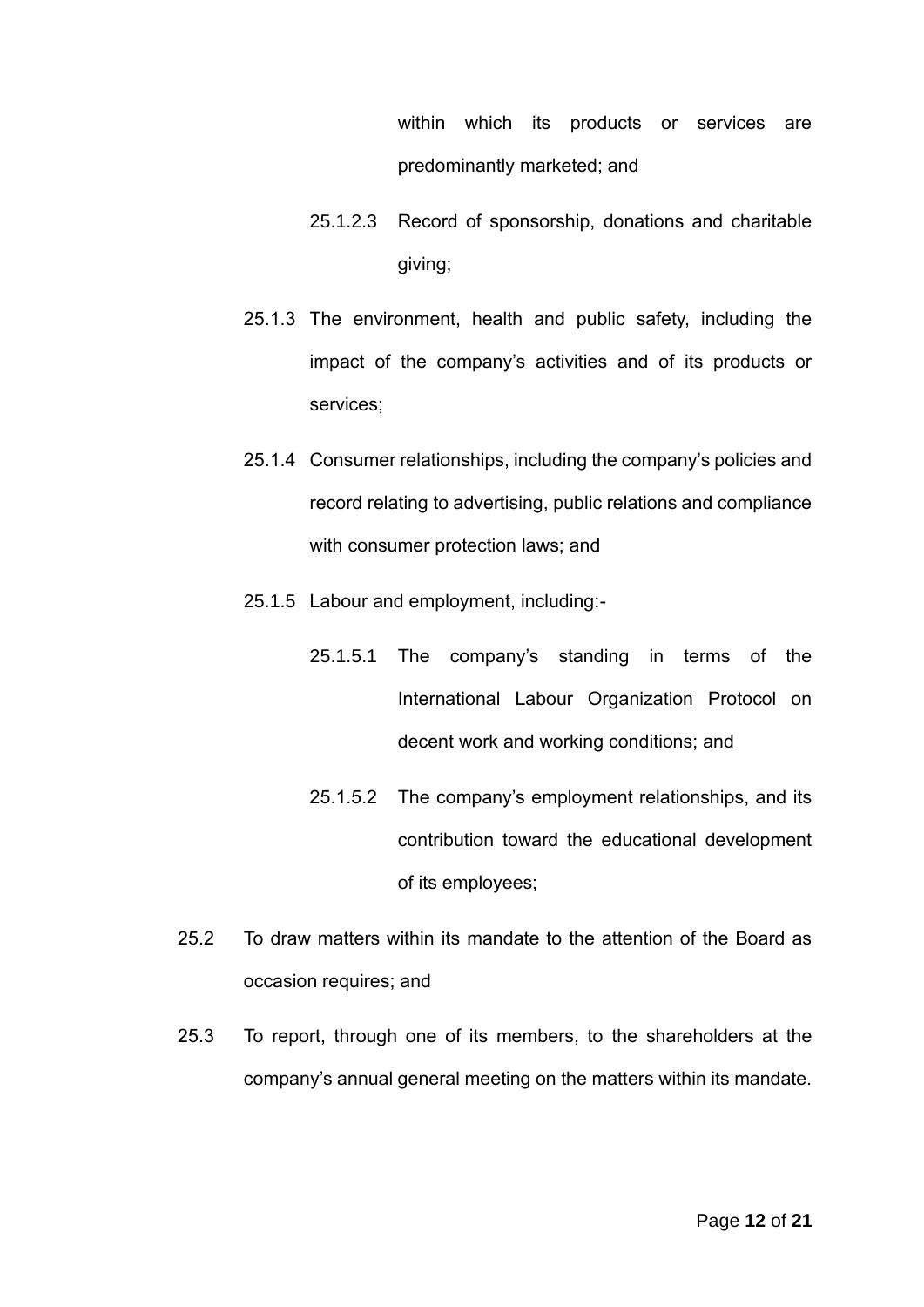- [26] As outlined in regulation 43(5) of the Regulations, the role of the SEC is therefore in the main to look into compliance on social and ethics issues including but not limited to the following:
	- 26.1 triple bottom reporting;
	- 26.2 economic, social and environmental sustainability as provided for in the United Nations Global Reporting Initiatives;
	- 26.3 decent work;
	- 26.4 procurement;
	- 26.5 transformational goals;
	- 26.6 human rights and labour standards;
	- 26.7 anti-corruption; and
	- 26.8 all issues falling within its mandate.
- [27] In my view, SECs are important not only to protect the communities and the environment where companies operate but for the protection of shareholders' interests as well. They are also very critical in the protection and development of basic human rights which are contained in the Constitution of the Republic of South Africa, 1996 (Act 108 of 1996) ("the Constitution").
- [28] Any negative news relating to social and ethics issues have a serious economic impact for companies and the country in general. SECs are there for the main purpose of bringing these issues to the attention of the board and to also report them in the shareholders' meetings, as and when required. Such reporting will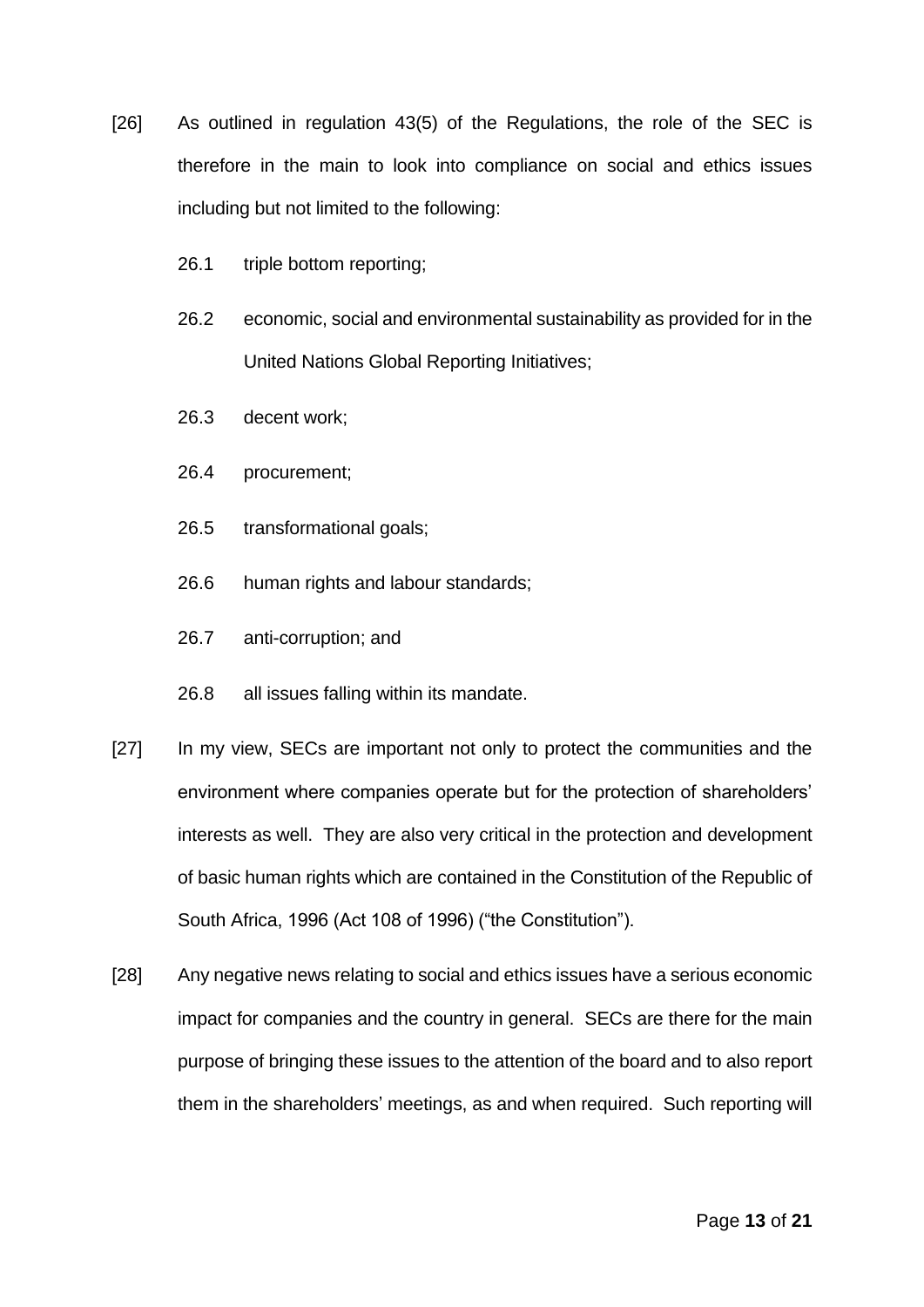ensure that the board and shareholders of the company recommend and take appropriate corrective measures.

[29] As we may all know, companies that are required to have SECs are public companies, state owned companies and companies that have in any two or previous five years scored above 500 points in terms of the Regulations. I am therefore enjoined to consider the functions of the SEC as provided for in regulation 43(5) of the Regulations when dealing with this current Application.

# **E. EXEMPTION BASED ON SECTION 72(5)(B) OF THE ACT (BASED ON PUBLIC INTEREST CONSIDERATIONS)**

- [30] The current application for exemption from the requirement to appoint a SEC is brought in terms of section 72(5)(b) of the Act. This section provides that an exemption may be granted on the basis that it is not reasonably necessary in the public interest to require the applicant company to appoint the SEC having regard to the nature and extent of the activities of the applicant company.
- [31] I did peruse De Vries's Founding Affidavit and I found the following allegations which are relevant for evaluation of the merits of the merits of the application for exemption of the Applicant to establish a SEC:
	- 31.1 The Applicant is a company that acts as a commodities broker for various products including poultry, fish, meat and fruit.
	- 31.2 The Applicant acts as an intermediary between the South African market and foreign customers. In other words, the Applicant becomes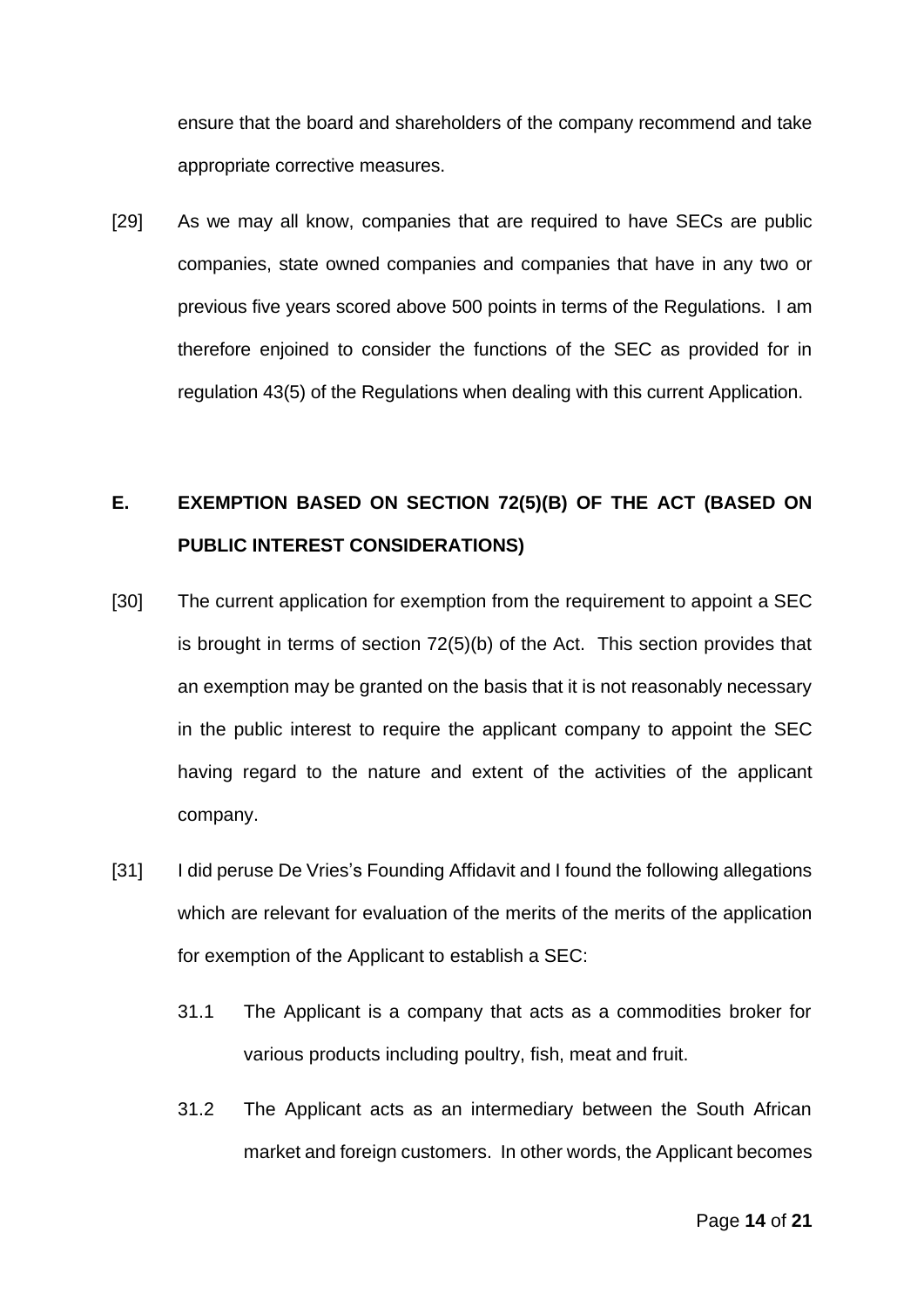the legal owner of the commodities sourced from suppliers before they are on-sold to the foreign customers. Therefore, the Applicant does not only act as an agent for which commission or fees are earned. The Applicant will only place an order in the South African market for such commodities upon receipt of an order from its foreign customers.

- 31.3 Due to the large volumes and value of commodities that are sourced and supplied to the foreign customers, the Applicant's turnover appears to be substantial whereas it is not in reality.
- 31.4 In terms of each of these transactions, the Applicant's average gross profit margin is approximately 6%, which is an accurate indication of the Applicant's business activities.
- 31.5 The Applicant does not have a large suppliers' network and its current supplier network ranges between 10 and 15 suppliers. The agreements between the Applicant and its suppliers are regulated privately and these agreements do not fall within the scope of public interest at large.
- 31.6 The Applicant does not have a large physical assets network and the current assets owned by the Applicant are office furniture, equipment and vehicles. The Applicant is therefore managing a small operation which has high turnover due to the volumes and value of the commodities that it sources for its foreign customers.
- 31.7 The Applicant has seven employees who operate from a small office that is situated in Somerset West and they all perform senior functions.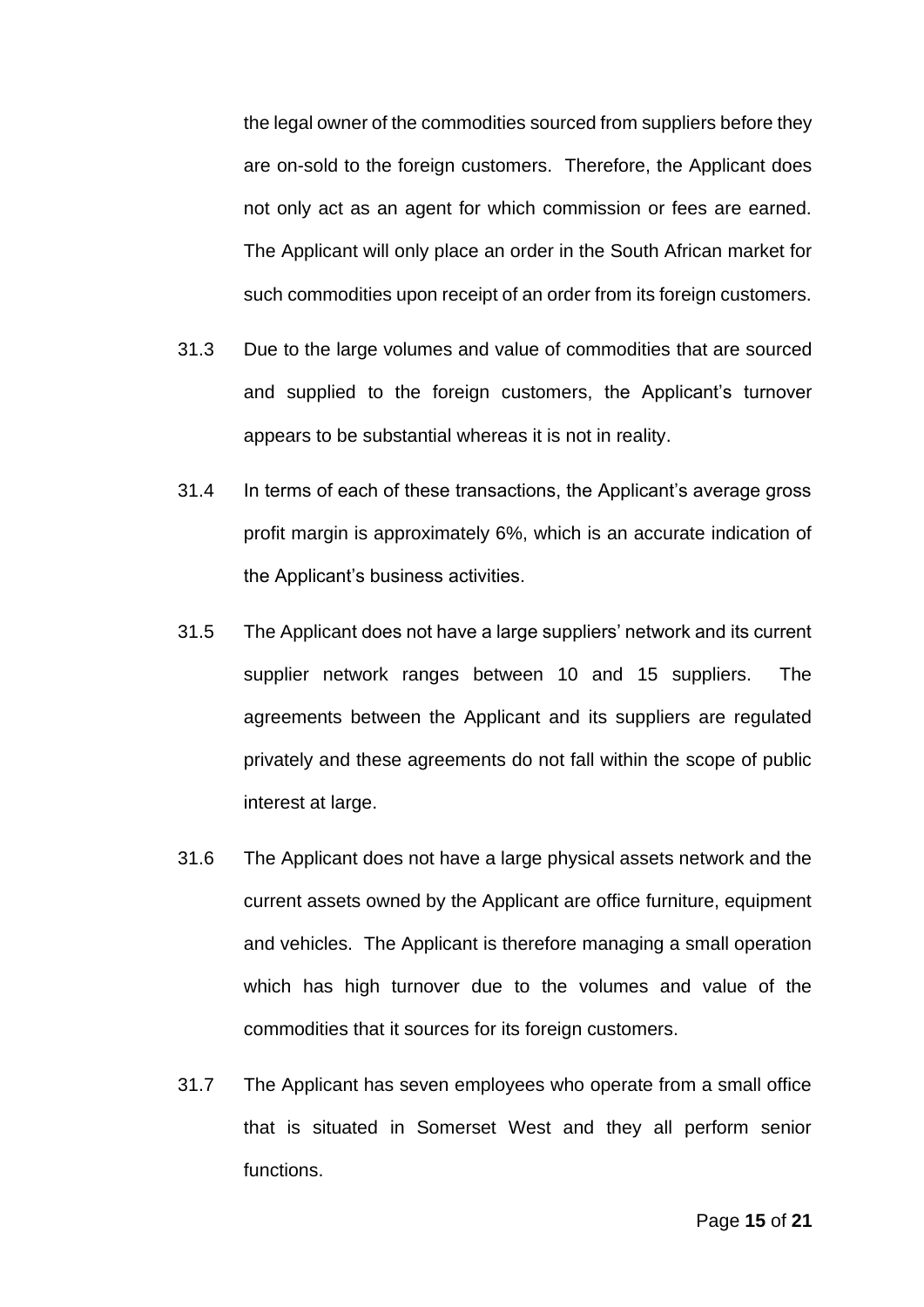- 31.8 The Applicant has only one director who is involved in the day-to-day business activities and management of the affairs of the Applicant.
- 31.9 If the Applicant was to establish a SEC, it will be required in terms of regulation 43(4) of the Regulations, to appoint either two nonexecutive directors or one executive director and one non-executive director.
- 31.10 It follows therefore that the establishment of a SEC will result in the Applicant incurring costs that are associated with appointment of two additional directors.
- 31.11 The appointment of two additional directors for the sole purpose of the composition of a SEC as required by regulation 43(4) of the Regulations does not justify the cost burden to the Applicant.
- 31.12 No internal or external stakeholders are going to be prejudiced by the absence of a SEC within the Applicant's Board of Directors.
- [32] I now turn to consider the following requirements for purposes of determining whether the an exemption from establishing a SEC should be granted to the Applicant:

#### 32.1 **Reasonable necessity**:

- 32.1.1 The Applicant does not have a large suppliers' network and its current supplier network ranges between 10 and 15 suppliers.
- 32.1.2 There are various agreements which are concluded between the Applicant and its suppliers. These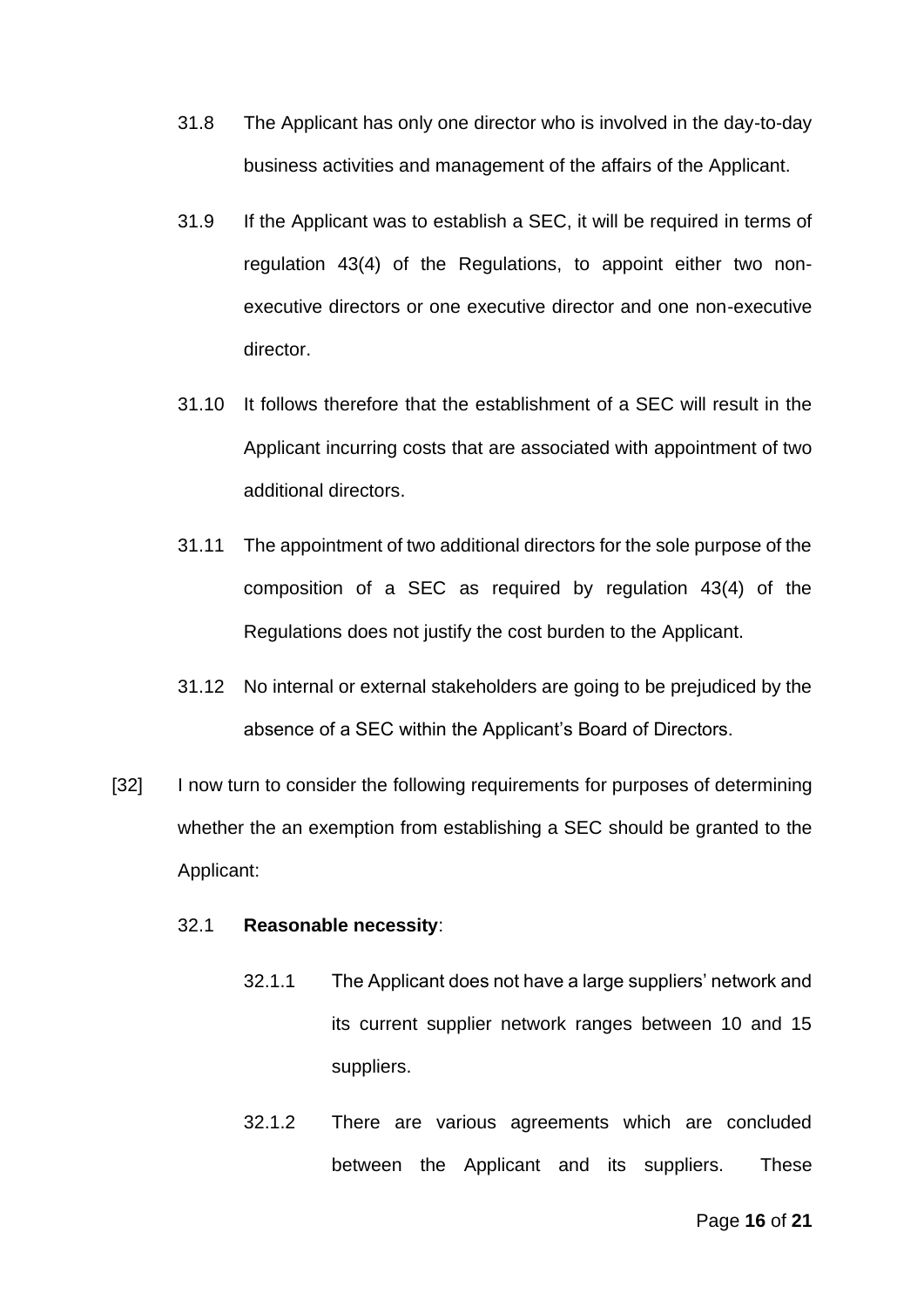agreements are regulated privately and they do not fall within the scope of public interest at large.

- 32.1.3 The Applicant does not have a large physical assets network and the current assets owned by the Applicant are office furniture, equipment and vehicles.
- 32.1.4 The Applicant's day-to-day business activities are managed by a sole director with the assistance of seven (7) employees. The Applicant's business activities are mainly conducted from a small office that is situated in Somerset West.
- 32.1.5 I have considered the reasons advanced by the Applicant as the basis for brining the application for an exemption in this matter and I am satisfied that it is not reasonably necessary to require the Applicant to establish a SEC.

#### 32.2 **Public interest**:

32.2.1 Should the Applicant be required to establish a SEC in terms of the Act, it would have to appoint either two nonexecutive directors or one executive director and one nonexecutive director or one non-executive director and a Chief Executive Officer (prescribed officer) in line with regulation 43(4) of the Regulations.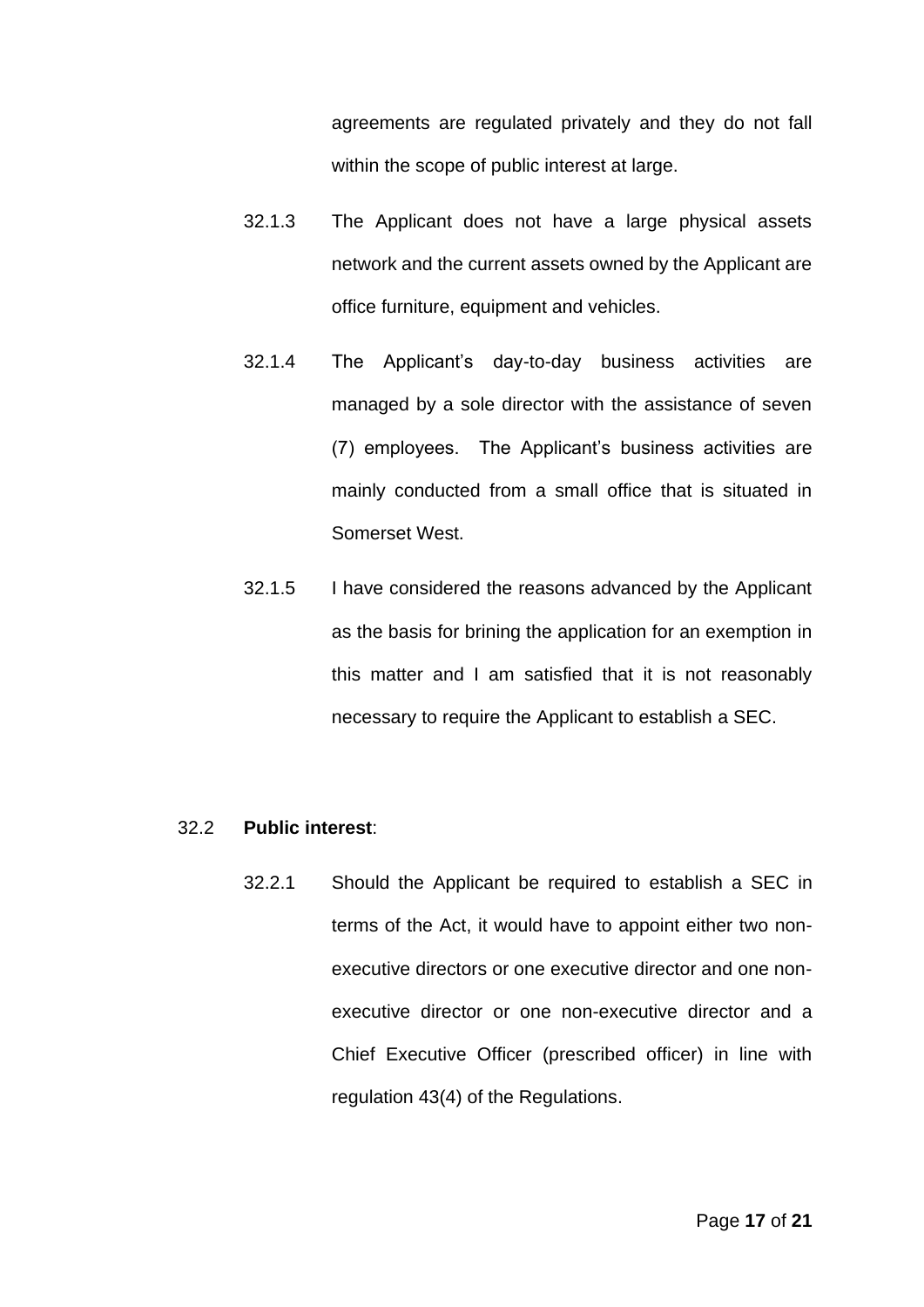- 32.2.2 Therefore, the establishment of a SEC will result in the Applicant incurring costs that are associated with the appointment of two additional directors as the minimum membership of a SEC is three (3) directors. Alternatively, the Applicant may have to appoint one director and a prescribed officer, in the form of a Chief Executive Officer to meet the SEC's minimum membership requirements of regulation 43(4) of the Regulations.
- 32.2.3 I do agree with the Applicant that the appointment of two additional directors or a director and a prescribed officer for the sole purpose of meeting the minimum requirements for the proper composition of a SEC does not justify the cost burden to the Applicant.
- 32.2.4 I further do agree with the Applicant that no internal or external stakeholders are going to be prejudiced by the absence of a SEC within the Applicant's Board of Directors.
- 32.2.5 As already stated above, requiring the Applicant to establish a SEC will impose a cost burden on the Applicant. The Applicant will be required to appoint two additional directors who will come at a cost to it.
- 32.2.6 It is therefore not in the public interest that the Applicant should be required to establish a SEC.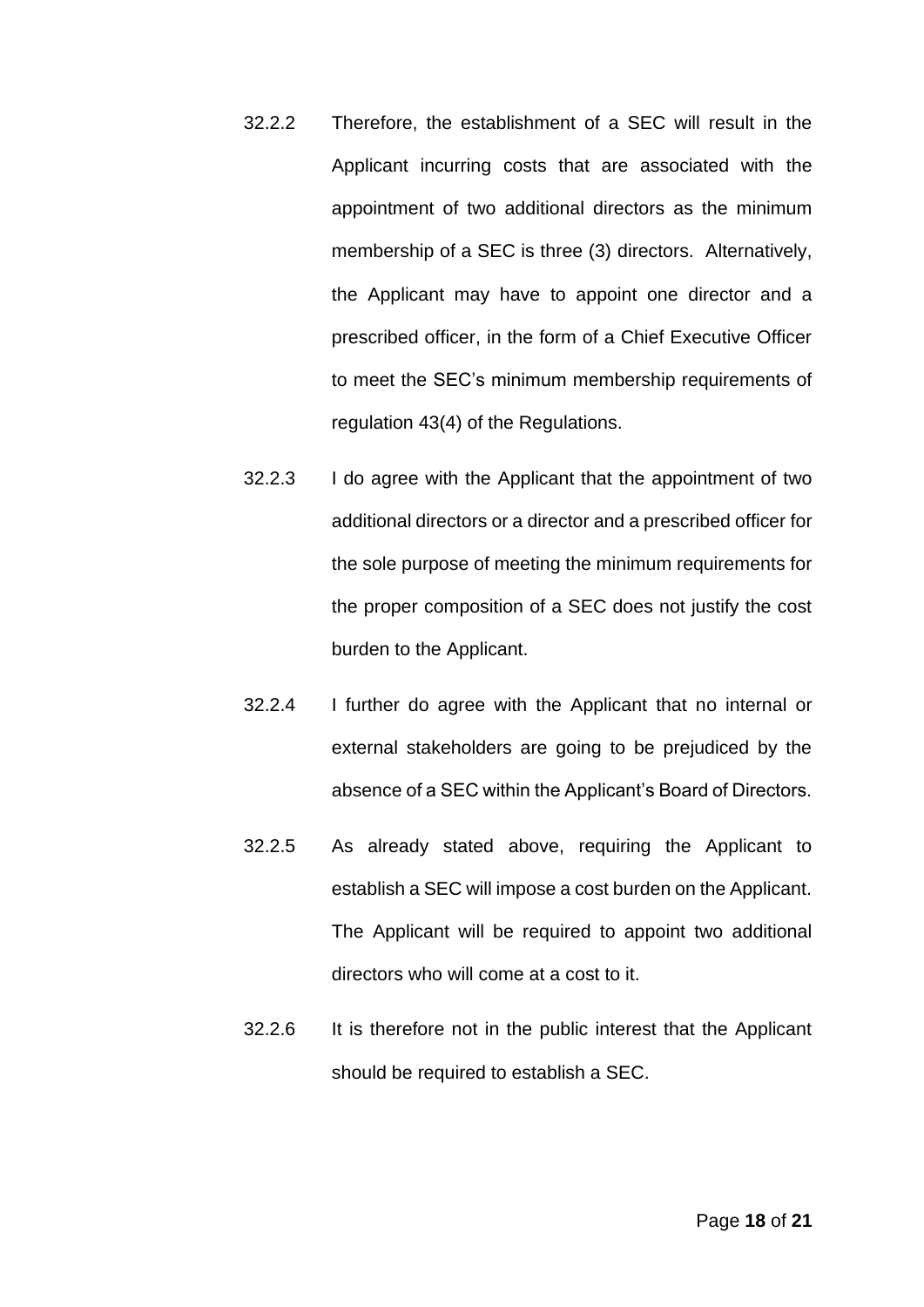#### 32.3 **Nature of the activities of the Applicant:**

- 32.3.1 The Applicant is a company that acts as a commodities broker for various products including poultry, fish, meat and fruit.
- 32.3.2 The Applicant acts as an intermediary between the South African market and foreign customers. In other words, the Applicant becomes the legal owner of the commodities sourced from suppliers before they are on-sold to the customers.
- 32.3.3 Due to the large volumes and value of commodities required to be sourced and supplied to its customers, the Applicant's turnover appears to be substantial when it is not in reality.
- 32.4.4 In terms of each of these transactions, the Applicant's average gross profit margin is approximately 6%, which is an accurate indication of the Applicant's business activities.
- 32.2.5 It follows therefore that based on the nature of the business activities of the Applicant, it is not reasonably necessary to require the Applicant to establish a SEC.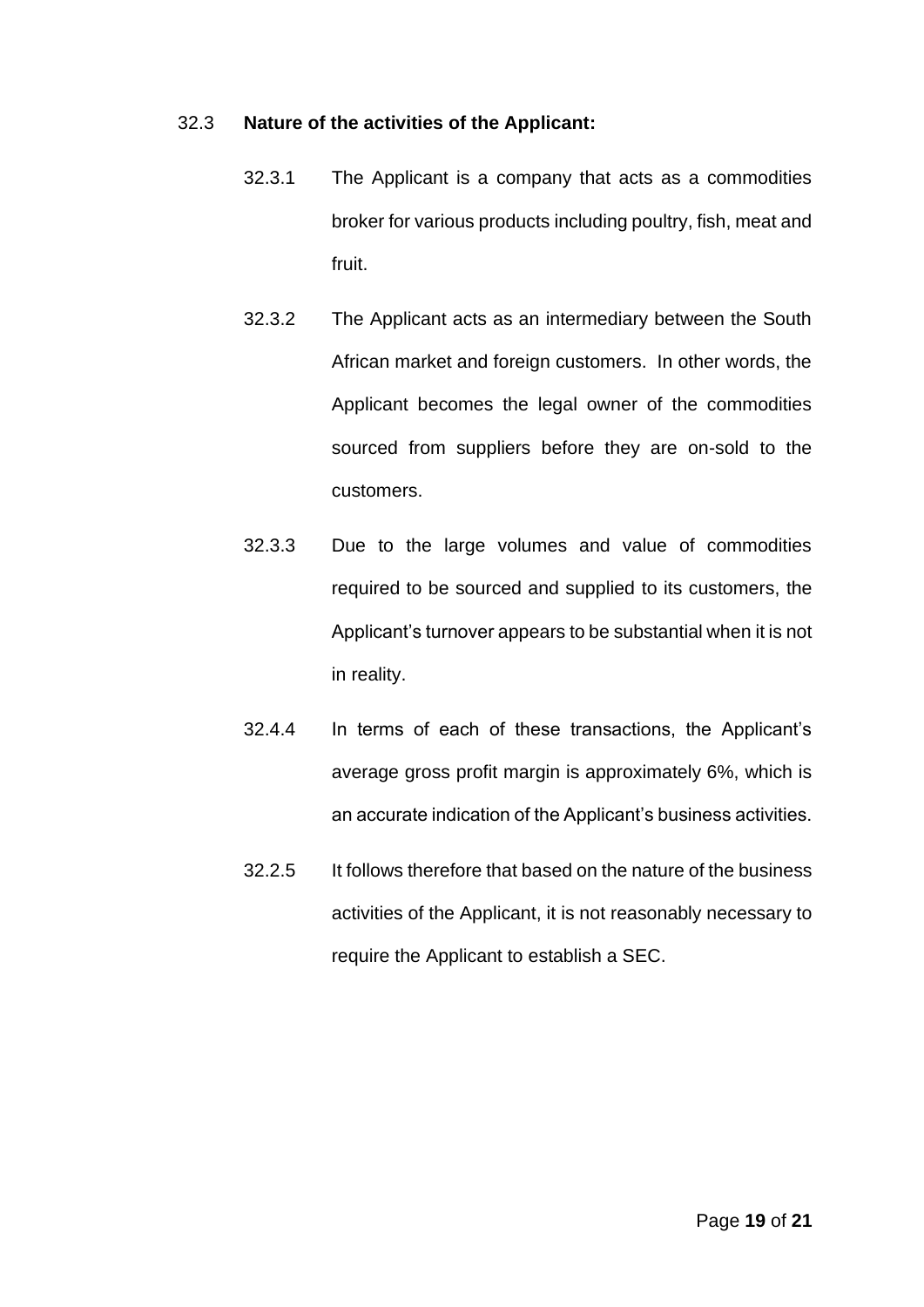#### 32.4 **Extent of the activities of the Applicant:**

- 32.4.1 The Applicant does not have a large suppliers' network and its current supplier network ranges between 10 and 15 suppliers.
- 32.4.2 The agreements that are concluded between the Applicant and its suppliers are regulated privately and these do not fall within the scope of public interest at large.
- 32.4.3 The Applicant does not have a large physical assets network and the current assets owned by the Applicant are office furniture, equipment and vehicles.
- 32.4.4 The Applicant has seven employees who operate from a small office that is situated in Somerset West and they all perform senior functions.
- 32.4.5 The Applicant has only one director who is involved in the day-to-day business activities and management of the Applicant. The sole director manages such business activities with the assistance of seven (7) employees.
- 32.4.6 I have considered the reasons advanced by the Applicant as the basis for brining the application for an exemption in this matter and I am satisfied that based on the nature of the business activities of the Applicant, it is not reasonably necessary to require the Applicant to establish a SEC.